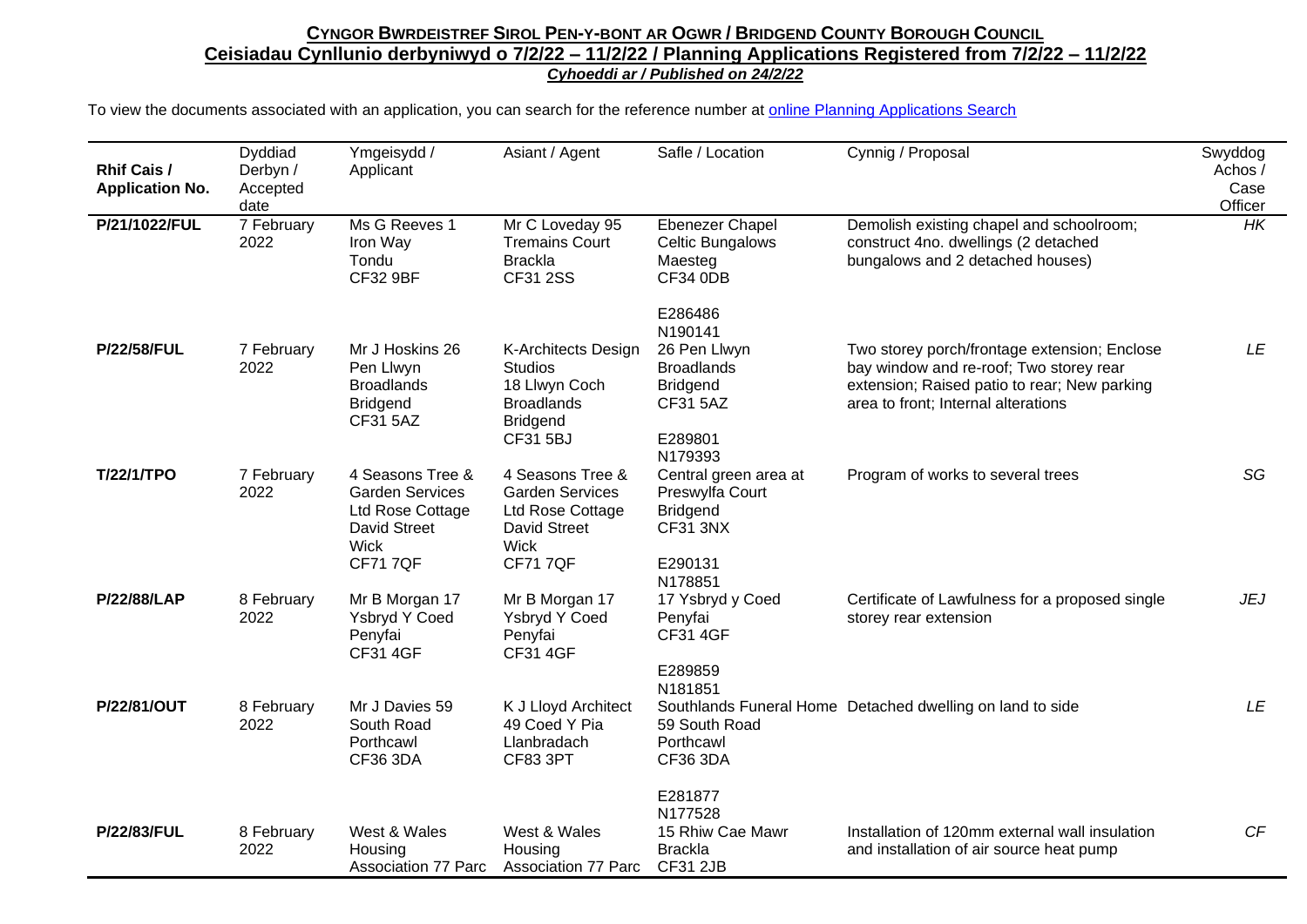| <b>Rhif Cais /</b><br><b>Application No.</b> | Dyddiad<br>Derbyn /<br>Accepted<br>date | Ymgeisydd /<br>Applicant                                                                                                   | Asiant / Agent                                                                                                                              | Safle / Location                                                                                                         | Cynnig / Proposal                                                                                                                                                                              | Swyddog<br>Achos /<br>Case<br>Officer |
|----------------------------------------------|-----------------------------------------|----------------------------------------------------------------------------------------------------------------------------|---------------------------------------------------------------------------------------------------------------------------------------------|--------------------------------------------------------------------------------------------------------------------------|------------------------------------------------------------------------------------------------------------------------------------------------------------------------------------------------|---------------------------------------|
| P/22/84/BCB                                  | 8 February<br>2022                      | Ty Glas<br>Llanishen<br>Cardiff<br><b>CF14 5DU</b><br><b>BCBC Total</b><br><b>Facilities</b><br>Management<br>Ravens Court | Ty Glas<br>Llanishen<br>Cardiff<br><b>CF14 5DU</b><br><b>BCBC Total</b><br><b>Facilities</b><br>Management<br><b>Ravens Court</b>           | E291921<br>N180363<br><b>Brynteg Comprehensive</b><br>School<br><b>Ewenny Road</b><br><b>Bridgend</b><br><b>CF31 3LE</b> | Installation of 4no. new DDA parking bays and<br>footpath (to west of bus park)                                                                                                                | <b>ALR</b>                            |
| P/21/1108/FUL                                | 8 February<br>2022                      | <b>Brewery Lane</b><br><b>Bridgend</b><br><b>CF31 4AP</b><br>Mr D Williams Ty<br>Pentwyn<br>Blackmill<br><b>CF35 6EL</b>   | <b>Brewery Lane</b><br><b>Bridgend</b><br><b>CF31 4AP</b><br>P J Lee Architect 2<br><b>Court Road</b><br><b>Bridgend</b><br><b>CF31 1BN</b> | E290600<br>N178791<br>Land east of Brynmenyn<br><b>Primary School</b><br>Ynysawdre<br><b>CF32 9FB</b>                    | Proposed new build detached house                                                                                                                                                              | PT                                    |
| P/21/531/FUL                                 | 8 February<br>2022                      | <b>Fleissig Property</b><br>Investments Ltd 23<br><b>Talbot Street</b><br>Maesteg<br><b>CF34 9BW</b>                       | Fine Line Arch.<br>Services Ltd 30<br>Pond Mawr<br>Maesteg<br>CF34 0NG                                                                      | E290229<br>N184554<br>23 Talbot Street<br>Maesteg<br><b>CF34 9BW</b><br>E285281<br>N191373                               | Provide new access to flats and new office<br>space via existing front elevation, convert<br>existing storage areas into office space (include<br>2 no. roof windows) new rear window and door | HK                                    |
| P/21/1020/FUL                                | 9 February<br>2022                      | Morganstone Ltd<br>Morganstone<br>House<br>Llys Aur<br>Llanelli Gate<br>Llanelli<br><b>SA14 8LQ</b>                        | Geraint John<br>Planning Ltd Office<br>16, House 1, 2nd<br>floor<br>The Maltings<br>East Tyndall Street<br>Cardiff<br><b>CF24 5EA</b>       | Land at All Saints Way<br>Penyfai<br><b>CF31 4BT</b><br>E289517<br>N182020                                               | Erection of 1800mm high close boarded fence<br>(Plots 1-11) and 1800mm feather edge timber<br>fence (Plots 15-20); retention of gabion<br>detailing adjacent to footpath                       | HK                                    |
| <b>P/22/89/FUL</b>                           | 9 February<br>2022                      | <b>BIRR Legal</b><br>Services Ltd 11<br>Dunraven Place<br><b>Bridgend</b>                                                  | Davies Evans<br>Partnership Unit 9D<br><b>Garth Drive</b><br>Brackla Industrial                                                             | Academy House<br>11 Dunraven Place<br><b>Bridgend</b><br><b>CF31 1JF</b>                                                 | Change of use of second floor 2-bed flat to<br>training room                                                                                                                                   | ES                                    |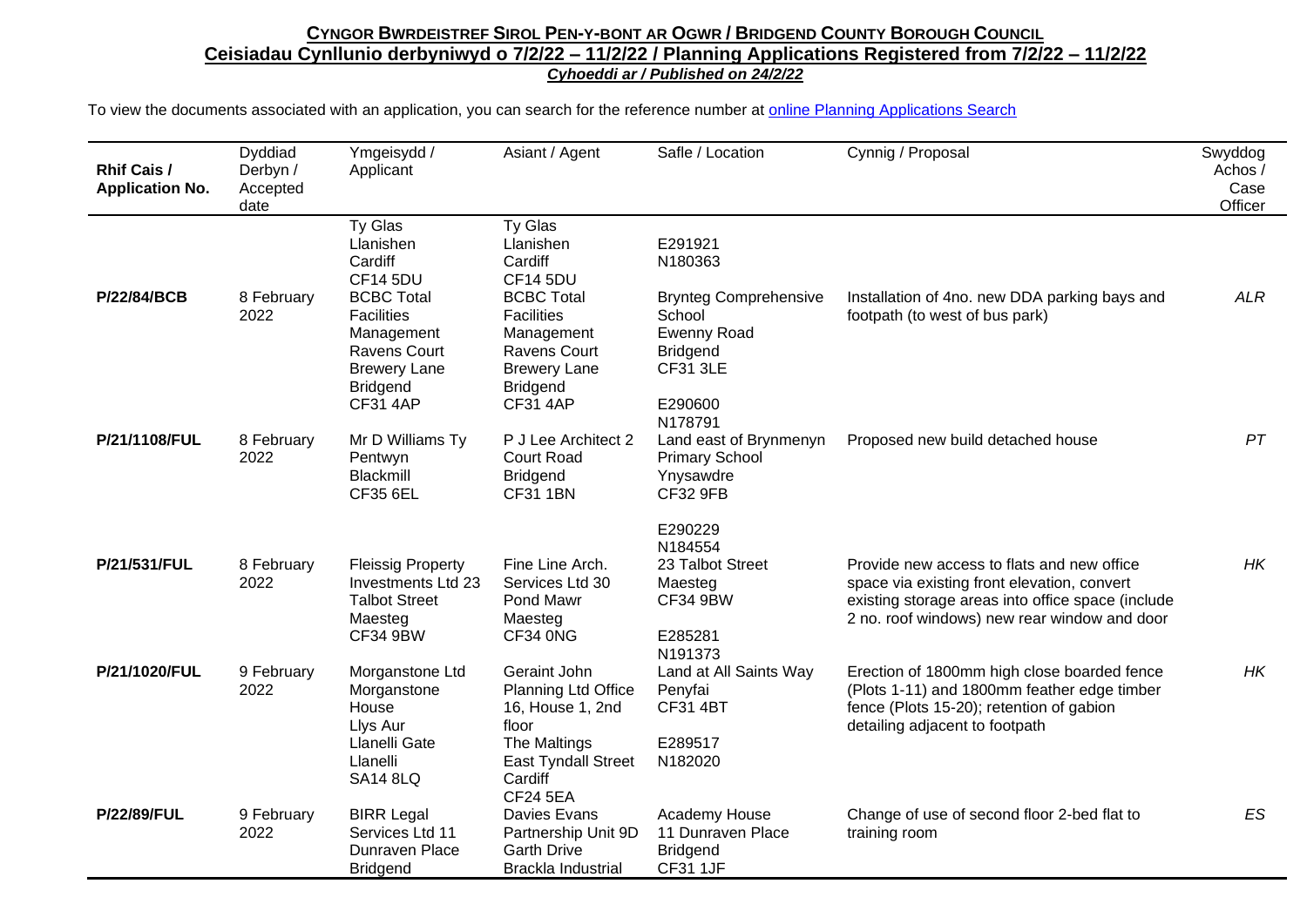| <b>Rhif Cais /</b><br><b>Application No.</b> | Dyddiad<br>Derbyn /<br>Accepted<br>date | Ymgeisydd /<br>Applicant                                                                  | Asiant / Agent                                                                                    | Safle / Location                                                                                            | Cynnig / Proposal                                                                                                         | Swyddog<br>Achos /<br>Case<br>Officer |
|----------------------------------------------|-----------------------------------------|-------------------------------------------------------------------------------------------|---------------------------------------------------------------------------------------------------|-------------------------------------------------------------------------------------------------------------|---------------------------------------------------------------------------------------------------------------------------|---------------------------------------|
|                                              |                                         | <b>CF31 1JF</b>                                                                           | Estate<br><b>CF31 2AQ</b>                                                                         | E290467<br>N179878                                                                                          |                                                                                                                           |                                       |
| <b>P/22/91/FUL</b>                           | 9 February<br>2022                      | Mr W Videan 3B<br>Crown Row<br>Maesteg<br><b>CF34 0LG</b>                                 | Mr W Videan 3B<br>Crown Row<br>Maesteg<br><b>CF34 0LG</b>                                         | <b>Purnell and Tanner Ltd</b><br><b>Building Contractors</b><br><b>Castle Street</b><br>Maesteg<br>CF34 0AW | Alteration to pitch of roof to raise rear and<br>elevation improvements                                                   | JE                                    |
|                                              |                                         |                                                                                           |                                                                                                   | E285033<br>N191773                                                                                          |                                                                                                                           |                                       |
| <b>P/22/92/FUL</b>                           | 10 February<br>2022                     | Mr P Ghroum 36<br><b>Bowham Avenue</b><br><b>Bridgend</b><br><b>CF31 3PA</b>              | Bentley Design &<br>Management Ltd<br>Suite 6<br>33 The Esplanade<br>Porthcawl<br><b>CF36 3YR</b> | 36 Bowham Avenue<br><b>Bridgend</b><br><b>CF31 3PA</b><br>E289987<br>N178886                                | Amendment and retention of raised decking,<br>pergola and fencing                                                         | <b>ES</b>                             |
| <b>P/22/86/FUL</b>                           | 10 February<br>2022                     | Mr R Clee 6<br>Oaktree Drive<br>Porthcawl<br>CF36 5BQ                                     | <b>GG Construction</b><br>Greystones<br>Sycamore Avenue<br>Porthcawl<br><b>CF36 5AL</b>           | 6 Oaktree Drive<br>Porthcawl<br><b>CF36 5BQ</b><br>E284031<br>N177329                                       | Partially remove rear structure; construct single<br>storey side/rear extension                                           | JE                                    |
| <b>P/22/82/FUL</b>                           | 10 February<br>2022                     | Ms R Taylor<br><b>Windsor House</b><br>4 Windsor Road<br>Porthcawl<br><b>CF36 3LR</b>     | <b>Darkin Architects</b><br>16 Queen Victoria<br>Road<br>Llanelli<br><b>SA15 2TL</b>              | <b>Windsor House</b><br>4 Windsor Road<br>Porthcawl<br><b>CF36 3LR</b><br>E280984                           | First & second-floor extension over existing<br>garage and attic conversion with a glazed<br>dormer on the rear elevation | DN                                    |
| P/20/633/OUT                                 | 10 February<br>2022                     | Mr W Bowser<br>Winnsfield<br><b>Bungalow</b><br>Derllwyn Road<br>Tondu<br><b>CF32 9DL</b> | Nicole Jones<br>Architect 6 Myrddin<br>Crescent<br>Carmarthen<br><b>SA31 1DX</b>                  | N177091<br>Land south of Wiggleys<br>Fun Farm<br>Ffordd y Gyfraith<br><b>Bridgend</b><br>CF32 0BQ           | Outline planning for a holiday unit with a small<br>stable at the position of existing stables<br>[amended description]   | <b>ALR</b>                            |